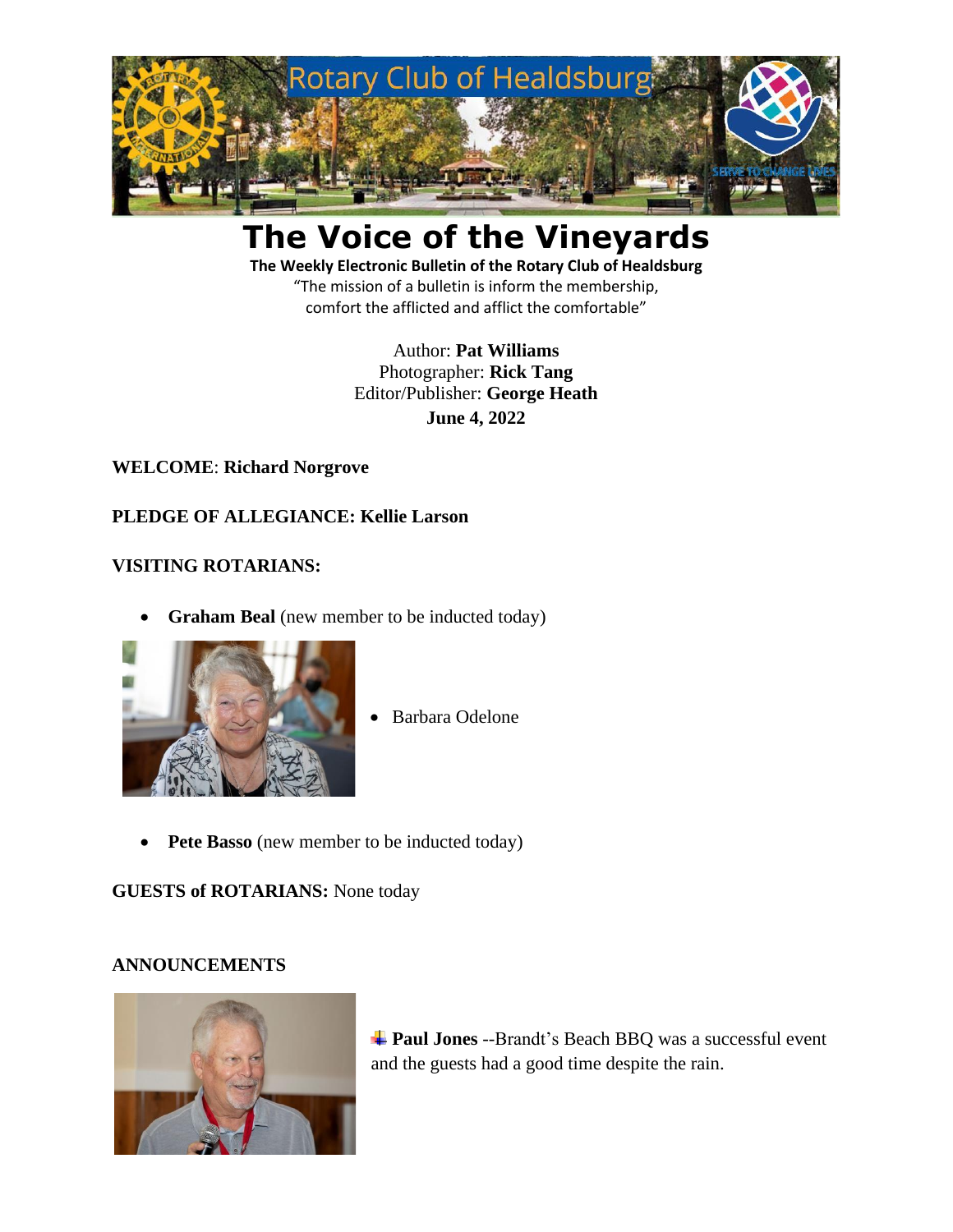

**Kellie Larson** – We have 3 students who will be attending RYLA. Noon club will sponsor 2 and Sunrise 1.

**↓ Doug Garrett** – The incoming board held their retreat at the HBG library. They discussed what we do great and what we can expand on in the community.





**Don Mitchell** – Zero Waste Activity. Is working on a carbon footprint calculator from UC Berkeley that can tell everyone how they are doing compared to other people in Healdsburg and how to reduce their impact.



÷ **Tricia Fichtner** – Inducted **Pete Basso** and **Graham Beal** as new members into the Club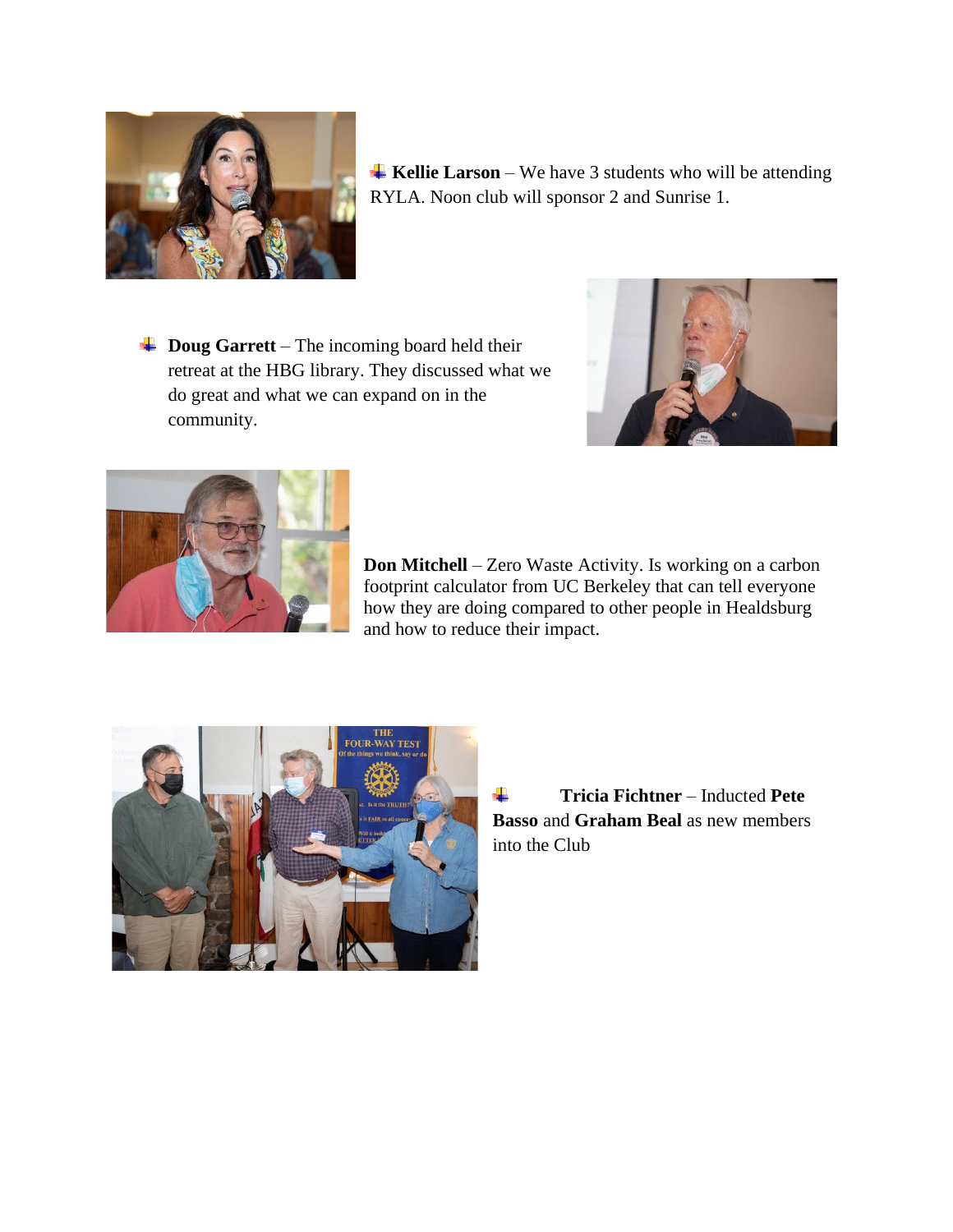

- **\frac{1}{\sqrt{1-\frac{1}{\sqrt{1-\frac{1}{\sqrt{1-\frac{1}{\sqrt{1-\frac{1}{\sqrt{1-\frac{1}{\sqrt{1-\frac{1}{\sqrt{1-\frac{1}{\sqrt{1-\frac{1}{\sqrt{1-\frac{1}{\sqrt{1-\frac{1}{\sqrt{1-\frac{1}{\sqrt{1-\frac{1}{\sqrt{1-\frac{1}{\sqrt{1-\frac{1}{\sqrt{1-\frac{1}{\sqrt{1-\frac{1}{\sqrt{1-\frac{1}{\sqrt{1-\frac{1}{\sqrt{1-\frac{1}{\sqrt{1-\frac{1}{\sqrt{1-\frac{1}{\sqrt{1-\frac{1}{\sqrt{1-\frac{1}{\sqrt{1-\frac{1** in virtually all schools in CA and was started by our Rotary club.
- **Doug Garrett** The debunking will be held at the **Stanleys** home on Friday June 24<sup>th</sup> at 5pm.

## **MEMBER BIRTHDAYS or ANNIVERSARIES**

Kellie Larson-- \$61 for her 61<sup>st</sup> birthday donated to the Club

## **HAPPY DOLLARS RECOGNITION**

❖ **John Avakian** \$95 to the Community Foundation for upcoming trip to Africa



❖ **Joe DiSalvo** \$50 for being here





❖ **Jean Herschede** \$25 Paul Harris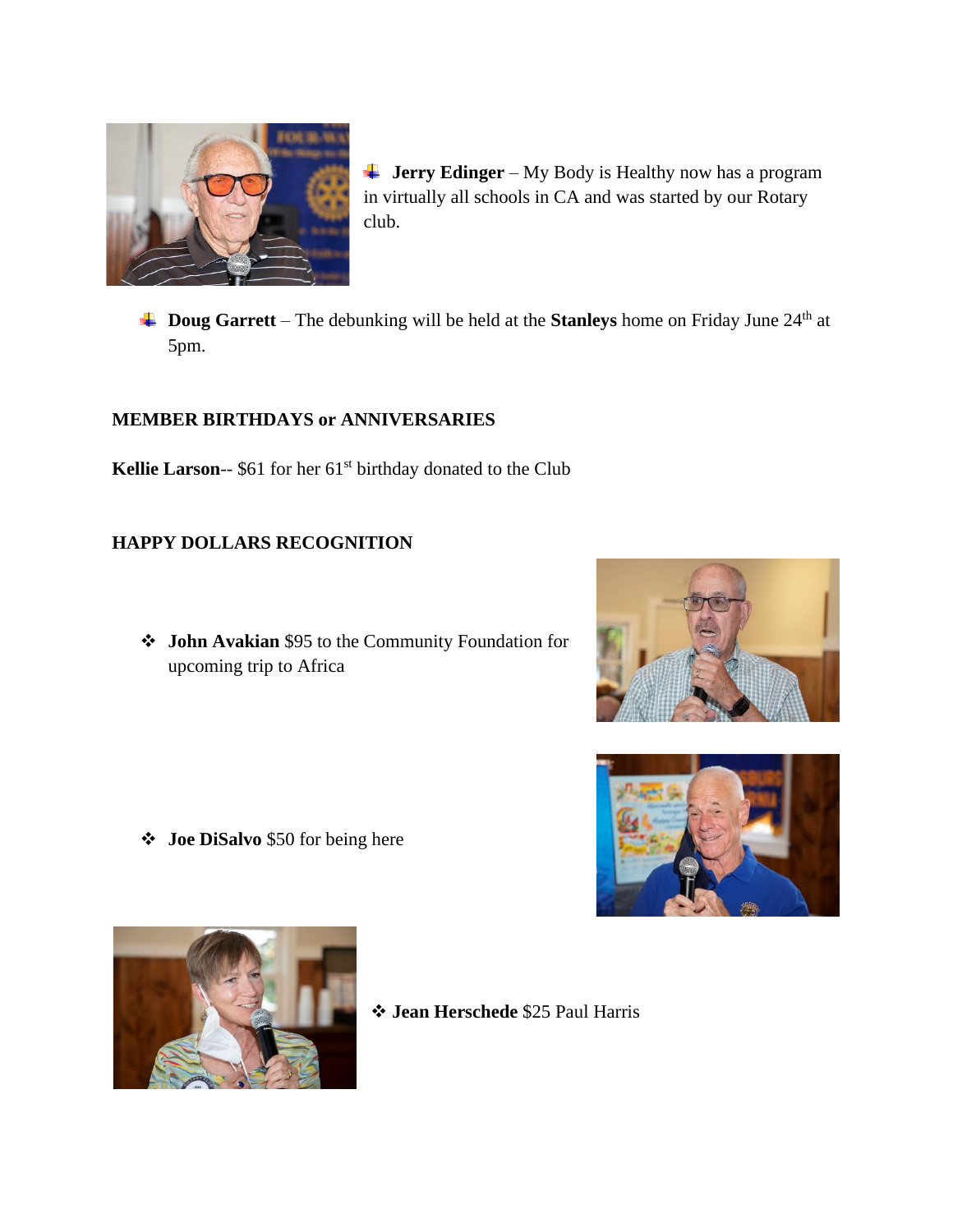❖ **Alex Rollins** \$25 to the Club for being late to the meeting